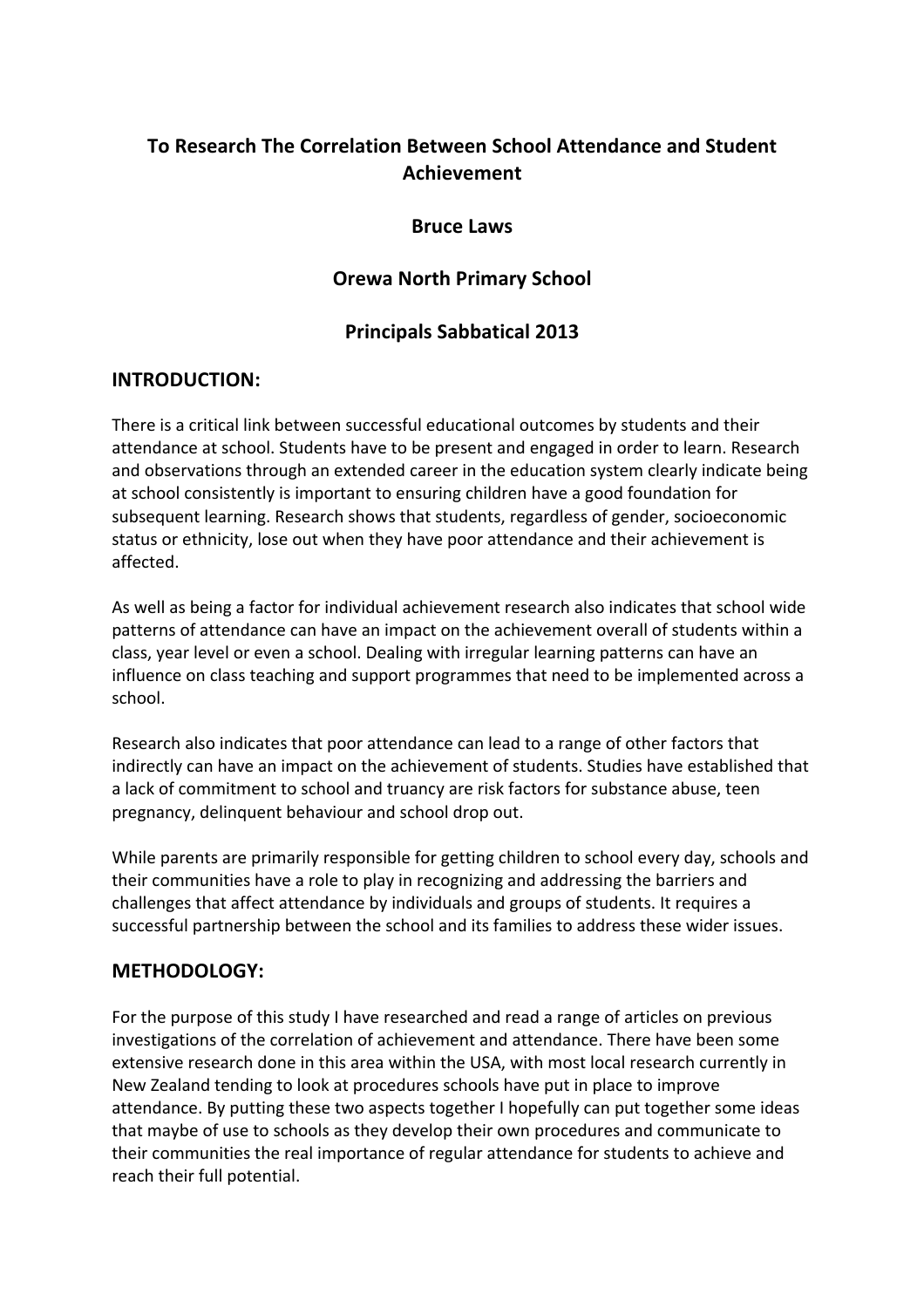As well I have used data from my own and other schools that shows a correlation between attendance rates and the number of students who are involved in school support programmes that are put in place to help support and raise students achievement.

#### **RESEARCH FINDINGS:**

#### **New York Study 2011:**

This study focusses on how school absences undermine student and school performance in New York City. As stated the concern was that you can never close the achievement gap, even with improved curriculum and instruction, if students are not showing up for school.

It also makes the point that even a child with good attendance suffers a small loss academically when the school has a high absentee rate, suggesting that excessive absences across the board can undermine the quality of instruction for all students by meaning teachers spend considerable teaching time in review and on remediation.

The research is focussed on the connection between student's third and fourth grade attendance and their performance in the New York State Testing Programme grade 4 assessments. It confirms that student attendance is a statistically significant predictor of performance.

Attendance data provides an indicator of students and schools at risk with the identification of those missing 10 percent of the school year having high numbers of students at greater risk of educational failure. Previous related studies had revealed that attendance as early as kindergarten and first grade were strong indicators of performance further through a child's schooling.

The study shows an indication that the achievement in mathematics is an area that can be affected possibly more than other curriculum areas by lower attendance. It is felt that this could be related to the fact that mathematics is inclined to have a greater level of teaching that builds on previous learning further up the school.

Improved attendance can reduce the achievement gap, suggesting that this can help reduce the achievement gaps among ethnic and socioeconomic groups.

Reducing chronic absence is essential to turning around under – performing schools. Improvements in curriculum and instruction are critical to school reform. But they aren't going to help if students aren't in the classroom. Students in the schools with the highest attendance received 18 days more instruction in a year, compared with those schools with the lowest attendance.

### **Ohio Schools Study 2000:**

This study uses the data from the Proficiency Test and compares the achievement in relation to attendance at grades 4, 6, 9 and 12. A state standard attendance rate of 93 perent annual attendance average has been established and is used in the study.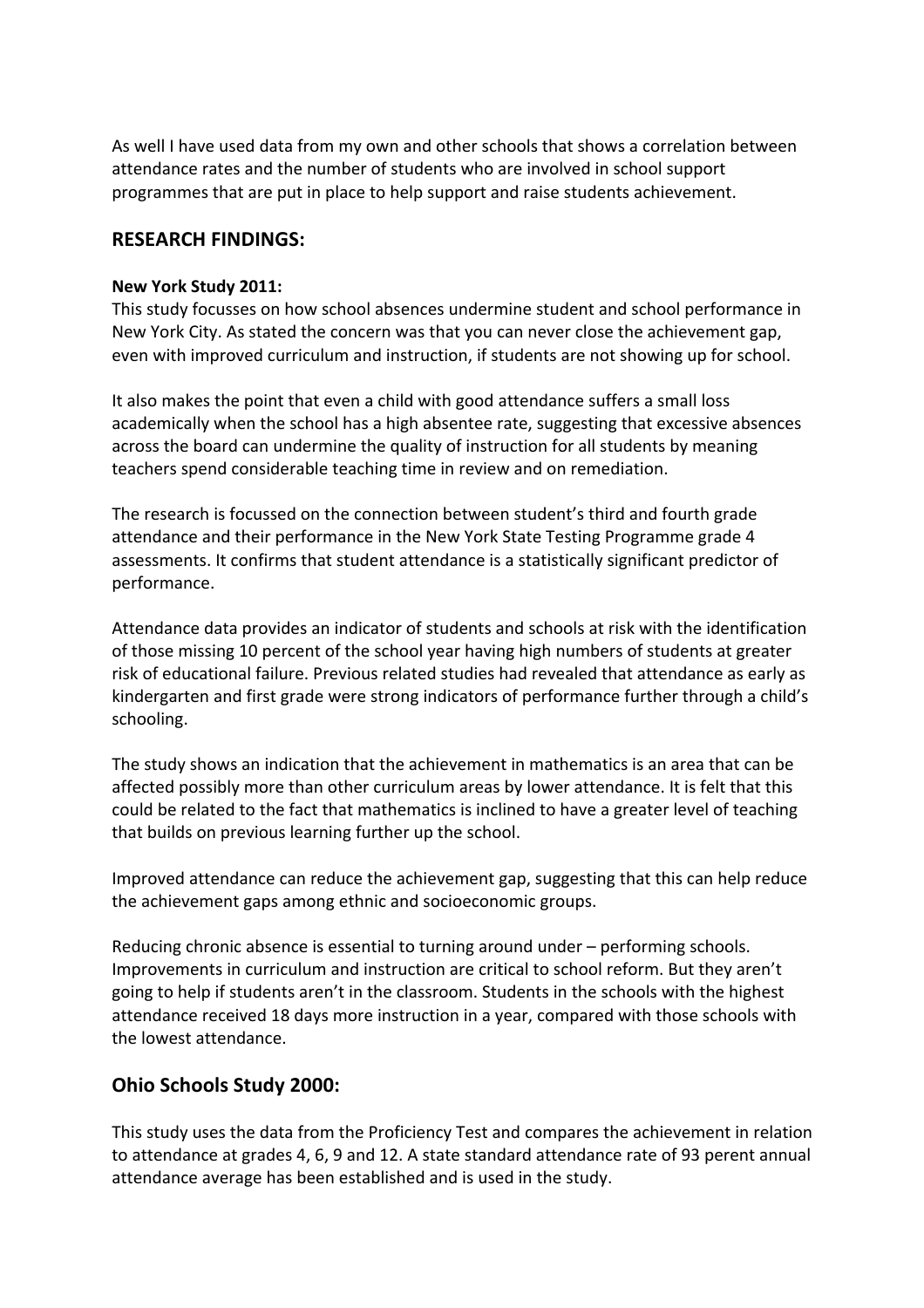Student absences are seen as being justified if for personal illness or a death in the family. All others are seen as being unjustified such as: good weather, vacations, peer group pressure excuses which tend to influence attendance rates more than illness or a family death.

At all levels there was a correlation between the attendance rate and the performance rate of students. The  $9<sup>th</sup>$  grade results showed the greatest variance indicating that poor attendance can widen the achievement gap as student's progress through the school. Grade 12 figures were influenced by the fact that at this stage, students with poor attendance by this stage have started to leave the system having gone beyond the age where attendance is compulsory.

When comparing school results, there was a correlation between school average attendance rates and the Proficiency Test results for the schools. The results affirming a strong positive relationship between student achievement and school attendance averages.

## Local Study:

By using my own and a couple of other local schools I studied the percentage of students who were receiving some form of in school support who also had an attendance rate of less than 90 percent. The data for the last two years was used and all schools were decile 8 or above.

|                     | School 1 |      | <b>School 2</b> |      | School 3 |      |
|---------------------|----------|------|-----------------|------|----------|------|
|                     | 2011     | 2012 | 2011            | 2012 | 2011     | 2012 |
| % student $< 90\%$  | 14       | 9    | 10              | 13   | 10       | 13   |
| attendance          |          |      |                 |      |          |      |
| % receiving support | 31       | 39   | 48              | 35   | 30       | 39   |
| % above Maori       | N/A      | N/A  | 60              | 40   | 33       | 50   |

#### **Table: Students With Less Than 90% Receiving Additional In School Support**

Across the schools there is an average of 11.5 percent of students who had attendance of less than 90 percent over the two years. 37 percent of the students who had poor attendance were receiving some form of additional support in their school. Although School No 1 did not have data available in relation to Maori students the data from the other two schools reveals that an average of 45.75 percent of students with less than 90 percent attendance who were receiving support were Maori.

The information above indicates a correlation between attendance and the need for additional learning support with the added factor that the percentage of Maori students is higher than the overall figures for the schools involved.

### **DEFINITIONS:**

If schools and the Ministry of Education are going to carry out any analysis of attendance to target student attendance rates as a means of improving student performance then it would be worthwhile using consistent definitions for what is an acceptable level of attendance in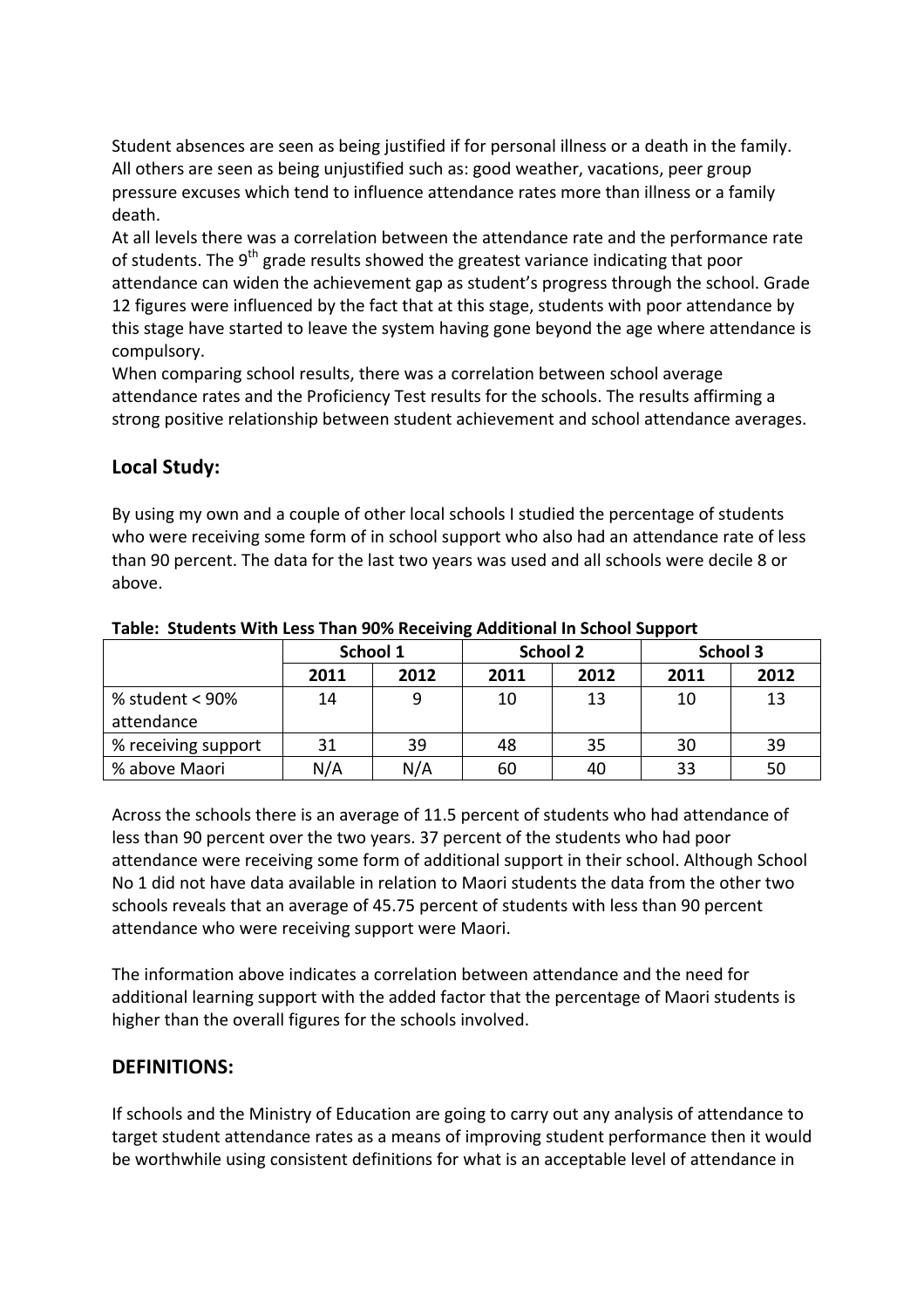any school year. As well it needs to be determined what is seen as justified and acceptable reasons for no attendance at school. I put forward the following to be used:

**Acceptable Attendance:** This to be anything above 90 percent for the number of days a school is open for instruction within a school year. In the case of Secondary Schools this would be the days prior to leaving for the sitting of external exams for those in the senior years.

**Justified Absence:** Acceptable absence from school, should only be for personal medical needs or to attend a family funeral. All other situations, to be classified as unjustified absence.

### **KEY FINDINGS:**

The research confirms that student performance is related to school attendance. The attendance rates within a school can have an impact on the achievement overall of the students attending that school.

There is a range of research in relation to when the impact of attendance is greatest on student's learning. In the early years this can be a key factor when it is considered that a considerable amount of the learning is building on the previous day's work. Further up the school it can be influenced by what learning has been missed. As indicated in the New York study Mathematics is seen as a curriculum area that could be most affected by poor rates of attendance

Students who master more of the learning at a level have a better foundation for further achievement. We may expect that the achievement gap between persistently low and high attending students will widen over time.

It needs to be acknowledged that at times a substantial increase in attendance is required to obtain moderate increases in performance. The key factor being that student's who attend school regularly, receive more instruction.

It is likely that the association between attendance and performance will vary from student to student. The performance decrement caused by missing a day will vary depending on a range of factors such as: what relevant instruction did the student miss? Were missed lessons made up? What did the student do while out of school? Teachers are more likely to assist students with justified absences than those with an unjustified reason for non attendance.

Studies can be viewed for a range of factors but at the end it does come back to the fact that to achieve well at school students need to be engaged and attending school.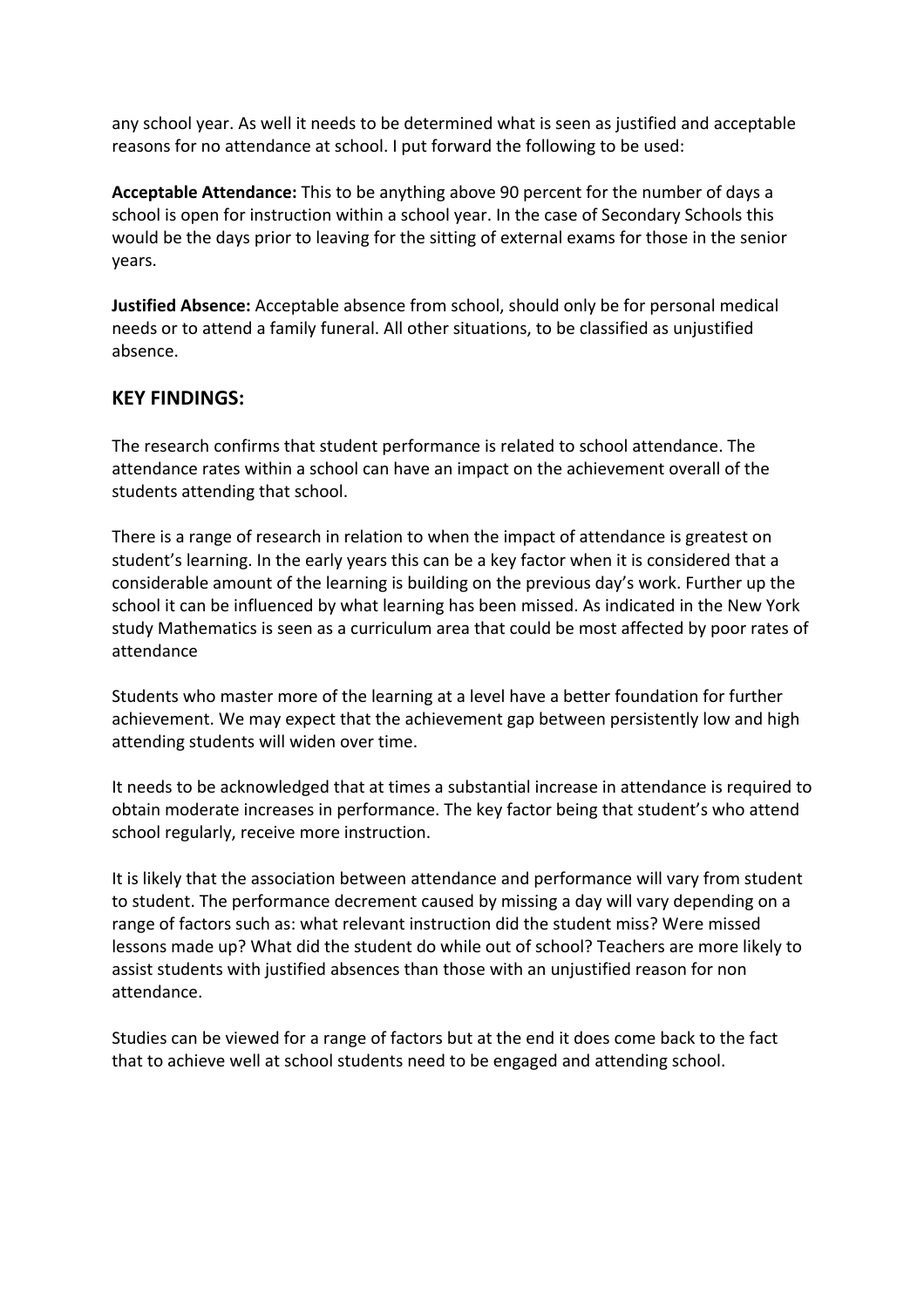### **RECOMMENDATIONS:**

#### **Value High Attendance:**

Schools need to value the fact that there is a high correlation between both individual attendance and that of schools overall in relation to student performance. Principal, staff and communities need to all be made aware of this fact. Use the 90 percent figure as a guide.

#### **Use an Attendance Tracking System:**

It is important that there are systems in place to track attendance of individuals, families, groups. Someone needs responsibility for this and data collected can drive procedures based on careful analysis.

#### **Develop and Implement Policies:**

Use these to identify students and their families to determine the reasons for absences. Especially focus in the early years. Identify students who miss school because of health and safety reasons or unreliable transportation.

#### **Minimize The Effect of Missing School:**

Consider how students can make up for missed work and are kept on track toward acquiring the key skills and knowledge they require.

#### **Climate:**

Schools need to create a climate in which all staff, students, Board of Trustees and families understand the importance of attendance and work towards minimizing absences.

#### **CONCLUSION:**

The relationship between attendance and student achievement is only one area that impacts on performance. It is however a key factor with sufficient evidence and research to back up this concern. Schools need to place high priority on their procedures for monitoring and analysing patterns of attendance. A study of parental attitudes toward student attendance at school could also be a useful area of information to research. The key is that students need to be present at school to learn.